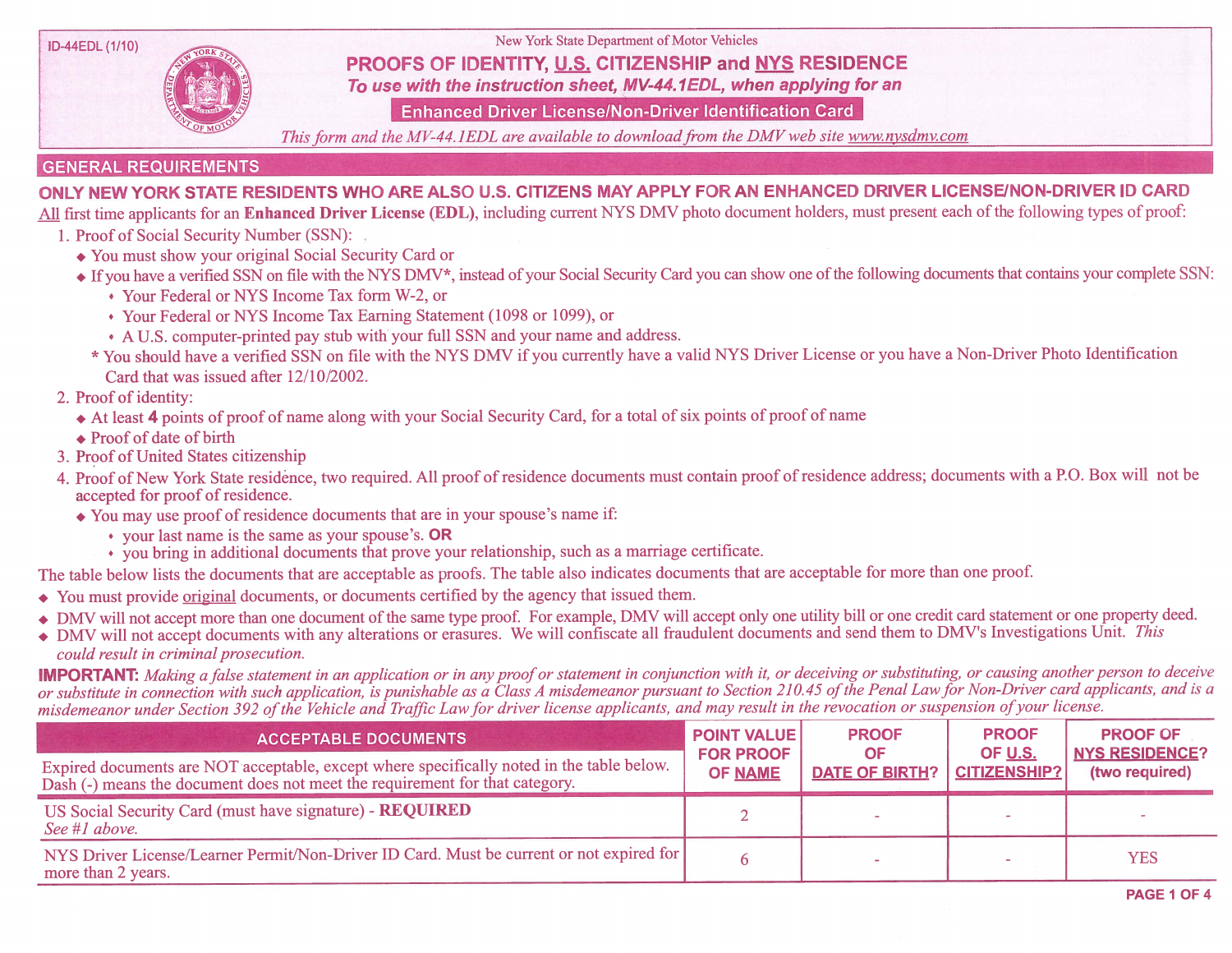| <b>ACCEPTABLE DOCUMENTS</b>                                                                                                                                                                                                                                                                           | <b>POINT VALUE</b><br><b>FOR PROOF</b> | <b>PROOF</b><br><b>OF</b> | <b>PROOF</b>                   | <b>PROOF OF</b>                         |
|-------------------------------------------------------------------------------------------------------------------------------------------------------------------------------------------------------------------------------------------------------------------------------------------------------|----------------------------------------|---------------------------|--------------------------------|-----------------------------------------|
| Expired documents are NOT acceptable, except where specifically noted in the table below.<br>Dash (-) means the document does not meet the requirement for that category.                                                                                                                             | <b>OF NAME</b>                         | <b>DATE OF BIRTH?</b>     | OF U.S.<br><b>CITIZENSHIP?</b> | <b>NYS RESIDENCE?</b><br>(two required) |
| DMV form MV-45 Statement of Identity and/or Residence IF UNDER AGE 21. Affidavit<br>by a parent or legal guardian, signed in the presence of a DMV representative. See the<br>MV-45 for more information.                                                                                             | 4                                      |                           |                                | <b>YES</b>                              |
| DMV form MV-45A Statement of Identity and/or Residence - For Applicants Represented by<br>Government or Government-Approved Facilities. See the MV-45A for more information.                                                                                                                          | $\overline{4}$                         |                           |                                | <b>YES</b>                              |
| DMV form MV-45B Statement of Identity - For Applicants Who Can Be Considered A<br>Disenfranchised, Homeless Youth. See the MV-45B for more information.                                                                                                                                               | $\overline{4}$                         |                           |                                |                                         |
| <b>US Passport or Passport Card</b>                                                                                                                                                                                                                                                                   | $\overline{4}$                         | <b>YES</b>                | <b>YES</b>                     |                                         |
| US Military Photo ID Card (issued to active, reserve, and retired military personnel only)                                                                                                                                                                                                            | 3                                      | <b>YES</b>                |                                |                                         |
| Certificate of Naturalization (Form N-550, N-570)                                                                                                                                                                                                                                                     | 3                                      | <b>YES</b>                | <b>YES</b>                     |                                         |
| Certificate of Citizenship (Form N-560 and N-561)                                                                                                                                                                                                                                                     | 3                                      | <b>YES</b>                | <b>YES</b>                     |                                         |
| Original or certified copy of US or US Territory Birth Certificate showing both first and<br>last name, issued by a Board of Health, or Bureau of Vital Statistics. (US Territories are:<br>American Samoa, Guam, Mariana Islands, Marshall Islands, Puerto Rico, Virgin Islands<br>and Wake Island.) | $\mathbf{0}$                           | <b>YES</b>                | <b>YES</b>                     |                                         |
| US DOS Consular Report of Birth Abroad (FS-240, DS-1350, F-545)                                                                                                                                                                                                                                       | $\mathbf{0}$                           | <b>YES</b>                | <b>YES</b>                     |                                         |
| Welfare/Medicaid/NY Food Stamp Card WITH Photo                                                                                                                                                                                                                                                        | 3                                      |                           |                                |                                         |
| NYS Certificate of Title                                                                                                                                                                                                                                                                              | $\overline{2}$                         |                           |                                | <b>YES</b>                              |
| NYS Interim License/Permit, without photo                                                                                                                                                                                                                                                             | $\overline{2}$                         |                           |                                |                                         |
| <b>NYS Professional License</b>                                                                                                                                                                                                                                                                       | $\overline{2}$                         |                           | $\sim$                         | <b>YES</b>                              |
| NYS Registration Document (Vehicle or Boat only)                                                                                                                                                                                                                                                      | $\overline{2}$                         |                           |                                |                                         |
| <b>NYS/NYC Pistol Permit</b>                                                                                                                                                                                                                                                                          | $\overline{2}$                         |                           |                                | <b>YES</b>                              |
| Photo Driver License issued by another US State, jurisdiction or possession, or Canadian<br>Province or territory (license must be current or expired no longer than 1 year).                                                                                                                         | 2                                      |                           |                                |                                         |
| St. Regis Mohawk Tribal Photo ID Card                                                                                                                                                                                                                                                                 | $\overline{2}$                         |                           |                                |                                         |
| US College ID Card with Transcript                                                                                                                                                                                                                                                                    | $\overline{2}$                         |                           |                                | YES - issued<br>within one year         |
| US High School ID Card with Report Card                                                                                                                                                                                                                                                               | $\overline{2}$                         | ä,                        | ۰                              | YES - issued<br>within one year         |

 $\sim$ 

 $\bar{x}$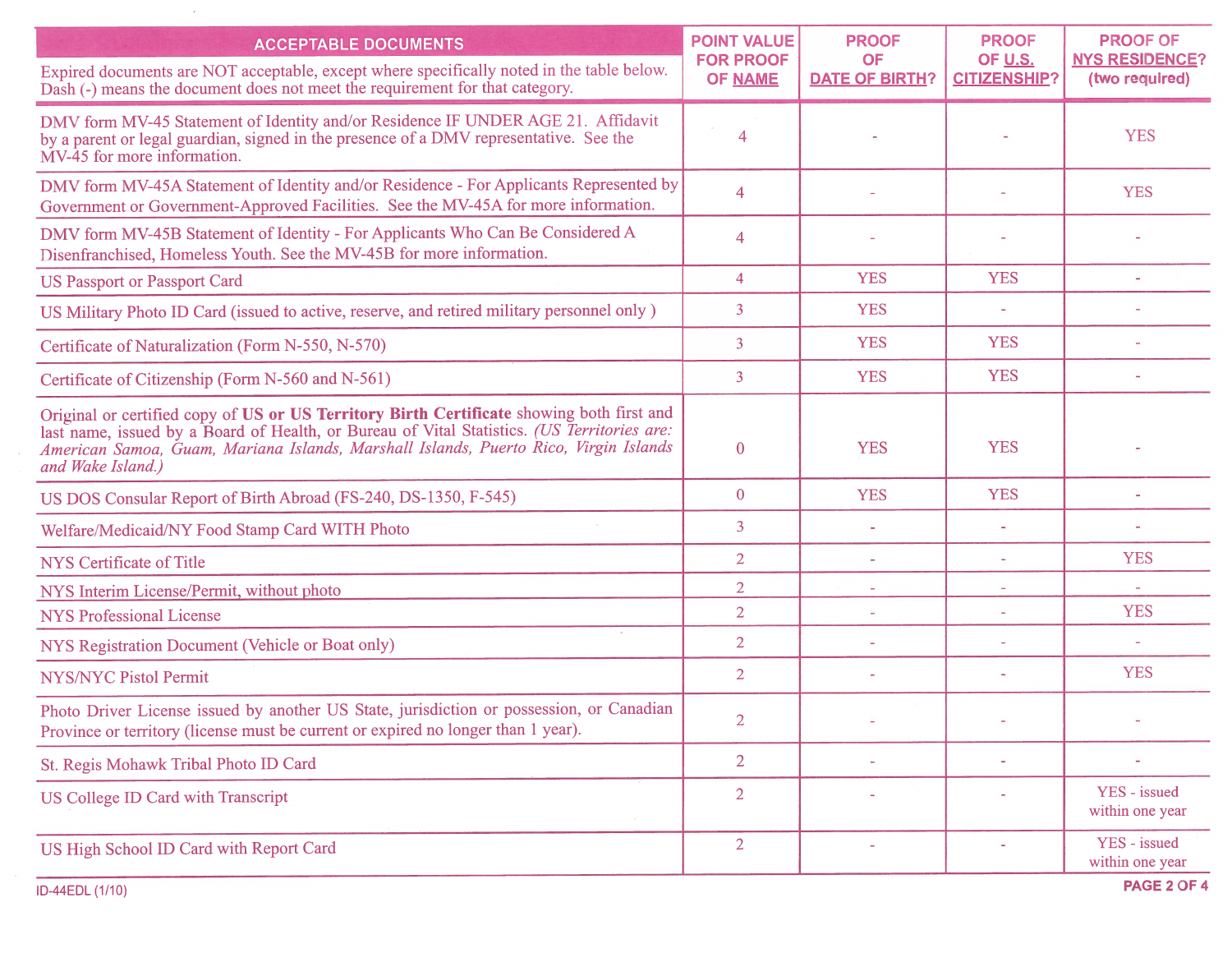| <b>ACCEPTABLE DOCUMENTS</b>                                                                                                                                                                                                                                                            | <b>POINT VALUE</b><br><b>FOR PROOF</b> | <b>PROOF</b><br>OF    | <b>PROOF</b><br>OF U.S. | <b>PROOF OF</b><br><b>NYS RESIDENCE?</b>        |
|----------------------------------------------------------------------------------------------------------------------------------------------------------------------------------------------------------------------------------------------------------------------------------------|----------------------------------------|-----------------------|-------------------------|-------------------------------------------------|
| Expired documents are NOT acceptable, except where specifically noted in the table below.<br>Dash (-) means the document does not meet the requirement for that category.                                                                                                              | <b>OF NAME</b>                         | <b>DATE OF BIRTH?</b> | <b>CITIZENSHIP?</b>     | (two required)                                  |
| US Marriage or Divorce Record OR Court Issued Name Change Decree                                                                                                                                                                                                                       | $\overline{2}$                         |                       |                         |                                                 |
| <b>US Military Dependent ID Card</b>                                                                                                                                                                                                                                                   | $\overline{2}$                         |                       |                         |                                                 |
| Welfare/Medicaid/NY Food Stamp Card WITHOUT Photo                                                                                                                                                                                                                                      | $\overline{2}$                         |                       |                         |                                                 |
| Federal or New York State Income Tax W-2 (with SSN)                                                                                                                                                                                                                                    | 1                                      |                       |                         | YES - issued within<br>one year                 |
| Only one of the following items, if issued by the same financial institution, can be submitted:                                                                                                                                                                                        |                                        |                       |                         |                                                 |
| • Bank statement*<br>• Cancelled Check (with preprinted name and address)*<br>• US Cash Card (ATM) (must have signature and pre-printed name)                                                                                                                                          |                                        |                       |                         | <b>*YES</b> - issued within<br>120 days         |
| • Valid Major US Credit Card                                                                                                                                                                                                                                                           |                                        |                       |                         |                                                 |
| US Computer Printed Pay Stub (with name and address)                                                                                                                                                                                                                                   |                                        |                       |                         |                                                 |
| US Employee ID Card                                                                                                                                                                                                                                                                    | 1                                      |                       |                         |                                                 |
| US Health Insurance Card/Prescription Card to show current proof of health insurance<br>coverage (with address pre-printed)                                                                                                                                                            |                                        |                       |                         | <b>YES</b>                                      |
| US High School Diploma OR GED (General Equivalency Diploma)                                                                                                                                                                                                                            |                                        |                       |                         |                                                 |
| US Life Insurance Policy or Current Statement (in effect at least 2 years)                                                                                                                                                                                                             |                                        |                       |                         | YES - issued within<br>120 days<br>with address |
| US Supermarket Check Cashing Card (must have signature and pre-printed name)                                                                                                                                                                                                           | $\overline{1}$                         |                       |                         |                                                 |
| <b>US Union Card</b>                                                                                                                                                                                                                                                                   |                                        |                       |                         |                                                 |
| US Utility bill with name and address. A utility bill is defined as a bill containing the<br>applicant's name and address for any recurring service (e.g. home or cell telephone bill,<br>electric bill, trash bill, water bill). Only one utility bill per applicant can be accepted. | 1                                      |                       |                         | YES - issued within<br>120 days                 |
| Veterans Universal Access Photo ID Card                                                                                                                                                                                                                                                | $\mathbf{1}$                           |                       |                         |                                                 |